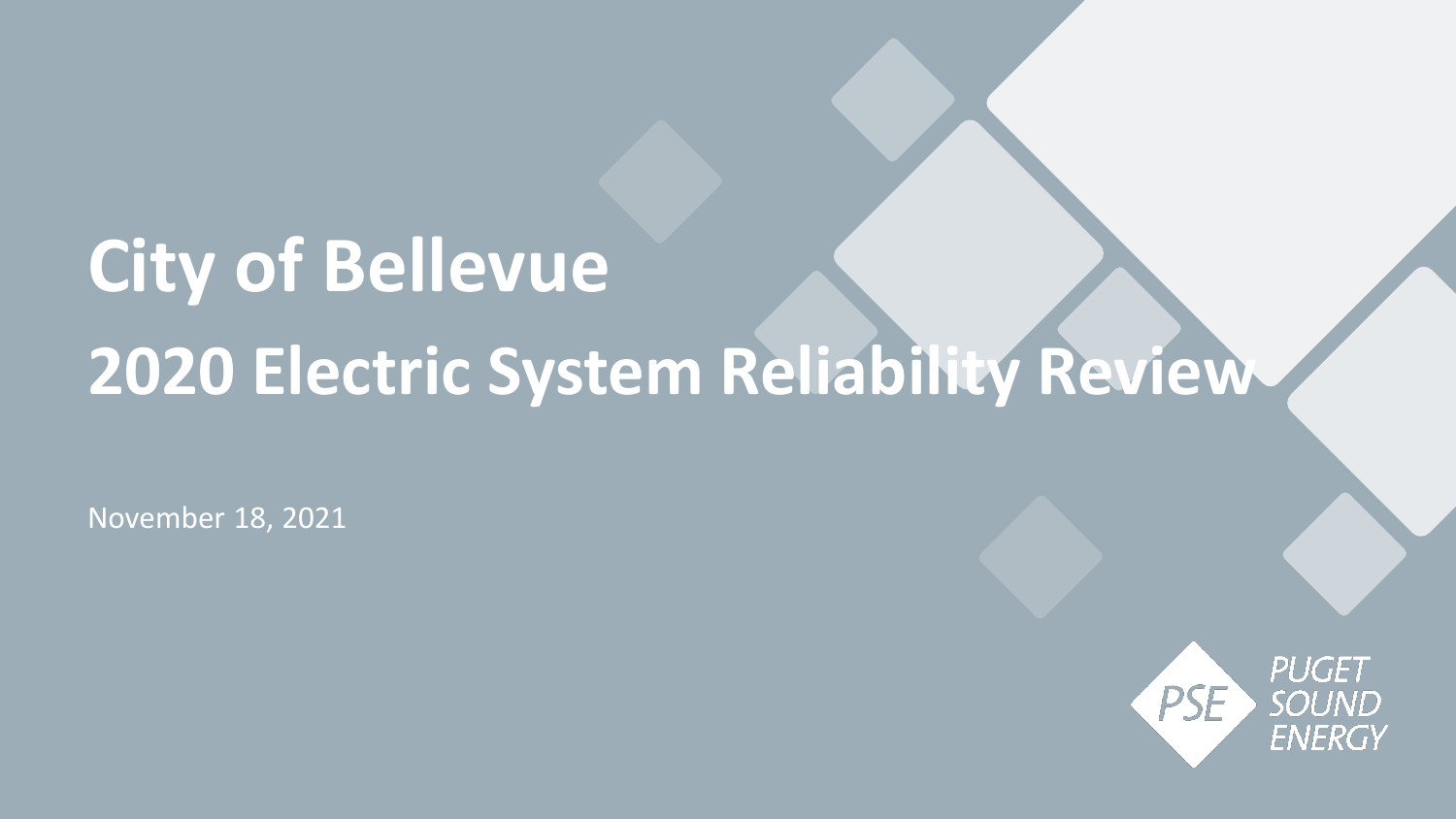**Safety Moment - Electric System Safety**

Never approach downed utilities lines - they may be live Stay at least 30 feet away from lines and anything in contact with them

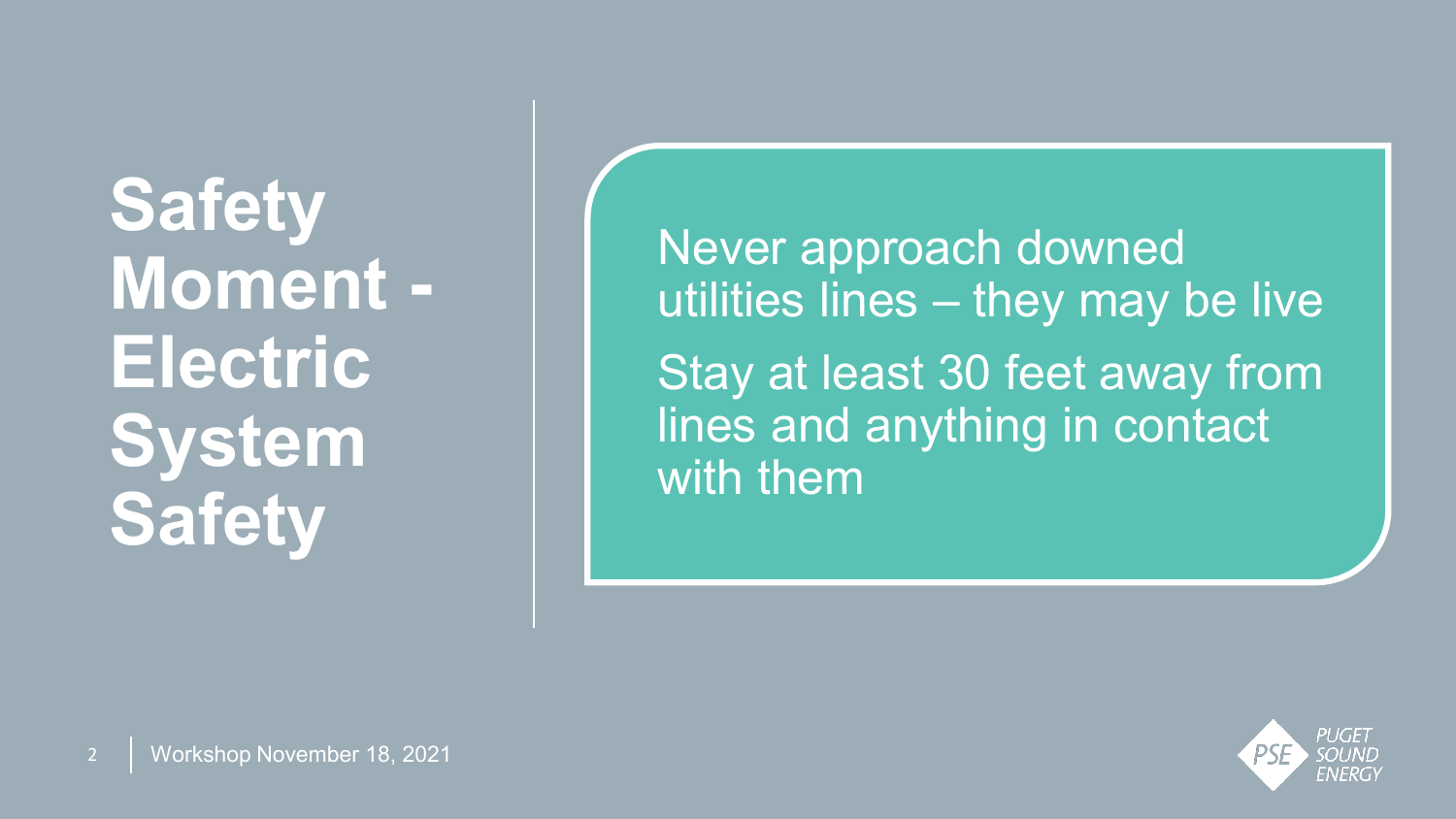**Introductions** Cathy Koch – Director System Planning Jens Nedrud – Manager Electric System Planning Ray Hisayasu – Supervisor System Planning Sam Di Re – Regional System Planning Lead Bill Foster – Regional System Reliability Planner David Hoffman – Local Government Relations Manager Andy Swayne – Senior Municipal Liaison Manager

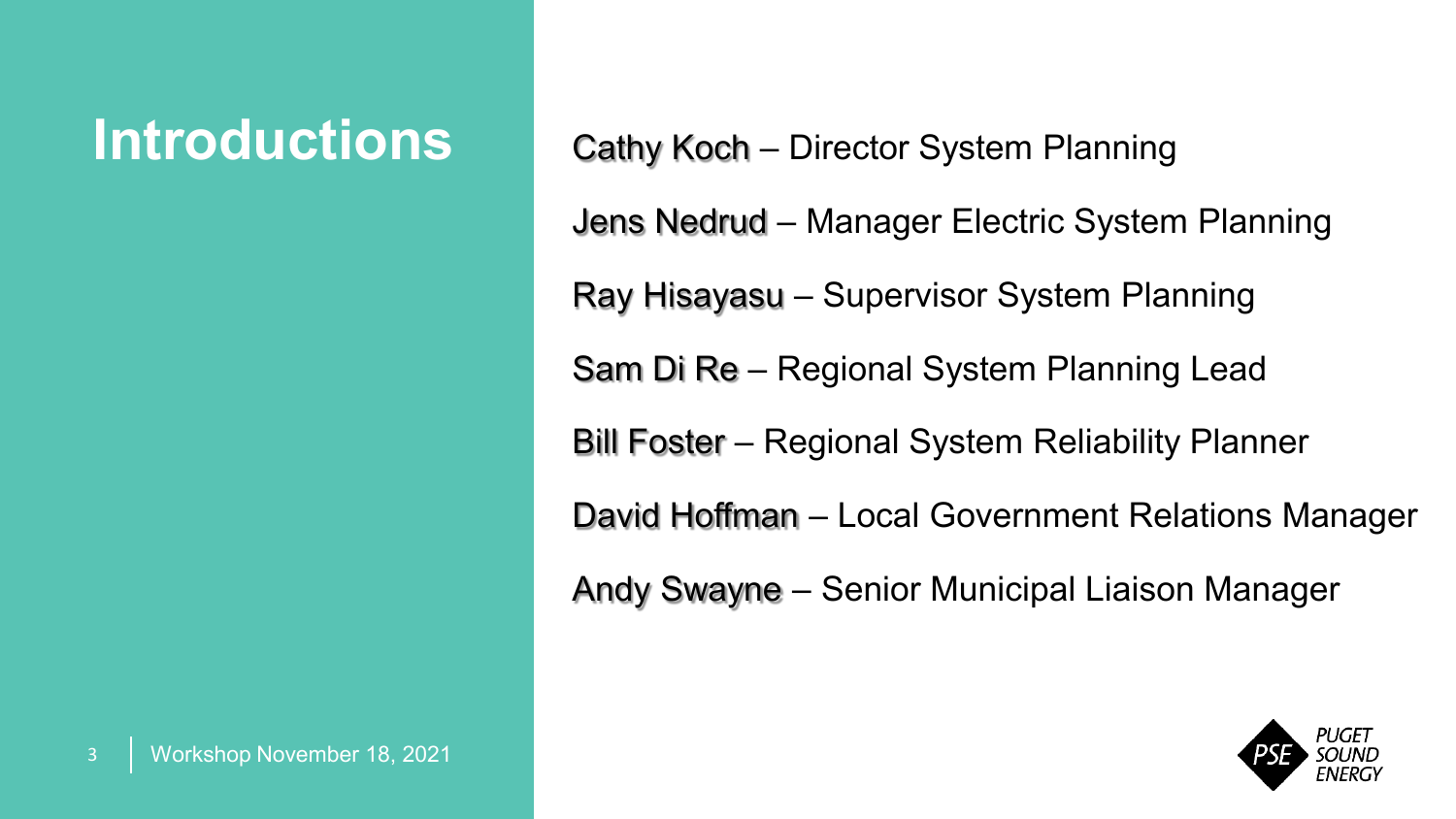#### **Workshop Purpose**

**2020 Electric System Performance Overview**

- Overall performance review
- Reliability project completed and proposed
- Grid modernization / automation initiatives
- Information technology initiatives

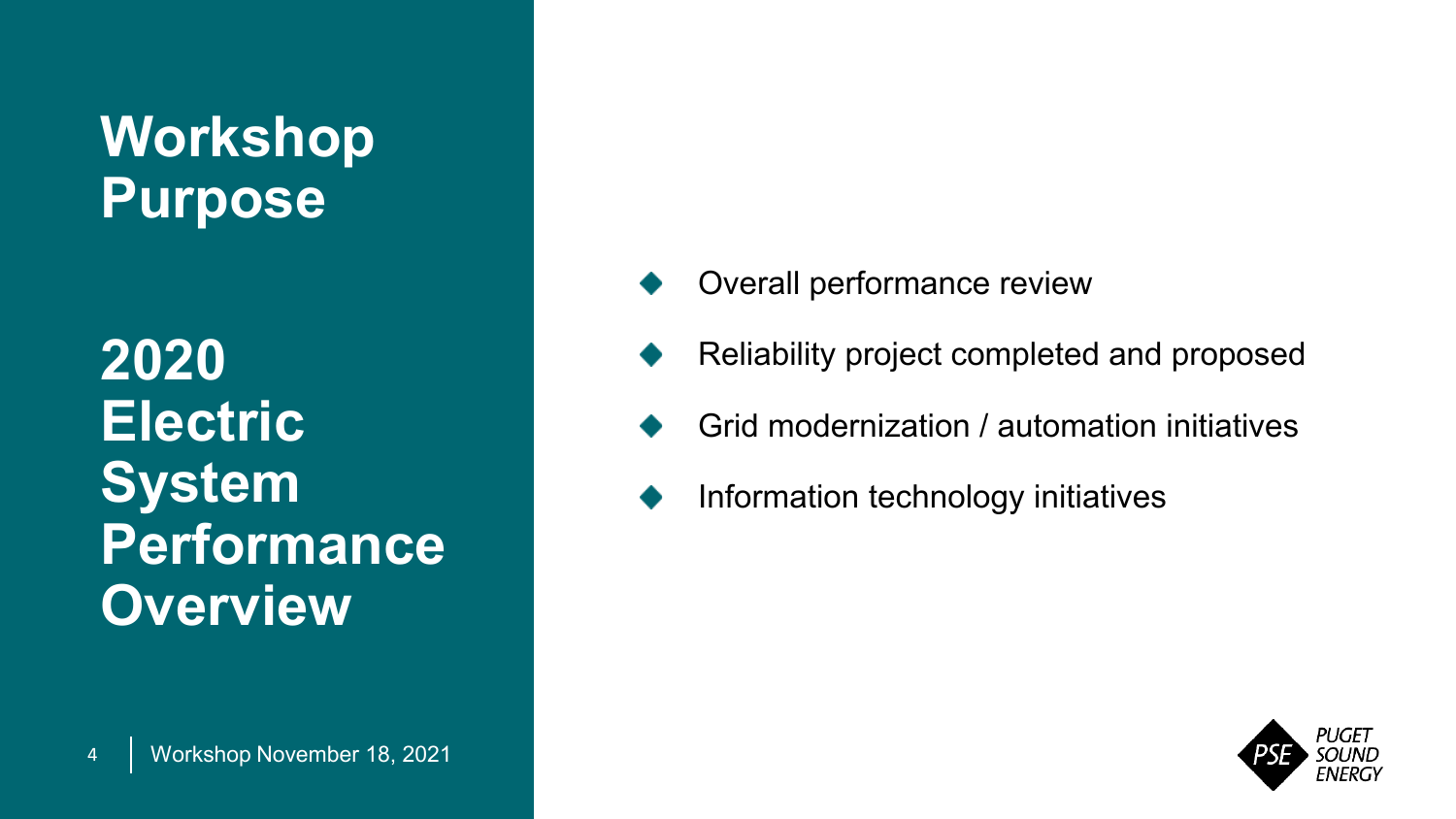#### **PSE's Grid Modernization Vision**



To meet PSE customer expectations, PSE needs a grid that is …

**SAFE:**

Safety for the public, our workforce, and environment continues to be PSE's top priority.

#### **RELIABLE**:

To decrease the amount and impact of power outages. This involves identifying asset health, proactively anticipating and mitigating failures/outages, and performing targeted maintenance.

#### **RESILENT**:

So our region recovers more quickly from extreme weather events and other emergencies.

#### **SMART & FLEXIBLE**:

Adding intelligence to the electric system allows for more automation and technology to save energy and improve customer experience.

#### **CLEAN**:

Enabling the rapid and equitable integration of distributed energy resources and other green technologies. PUGET

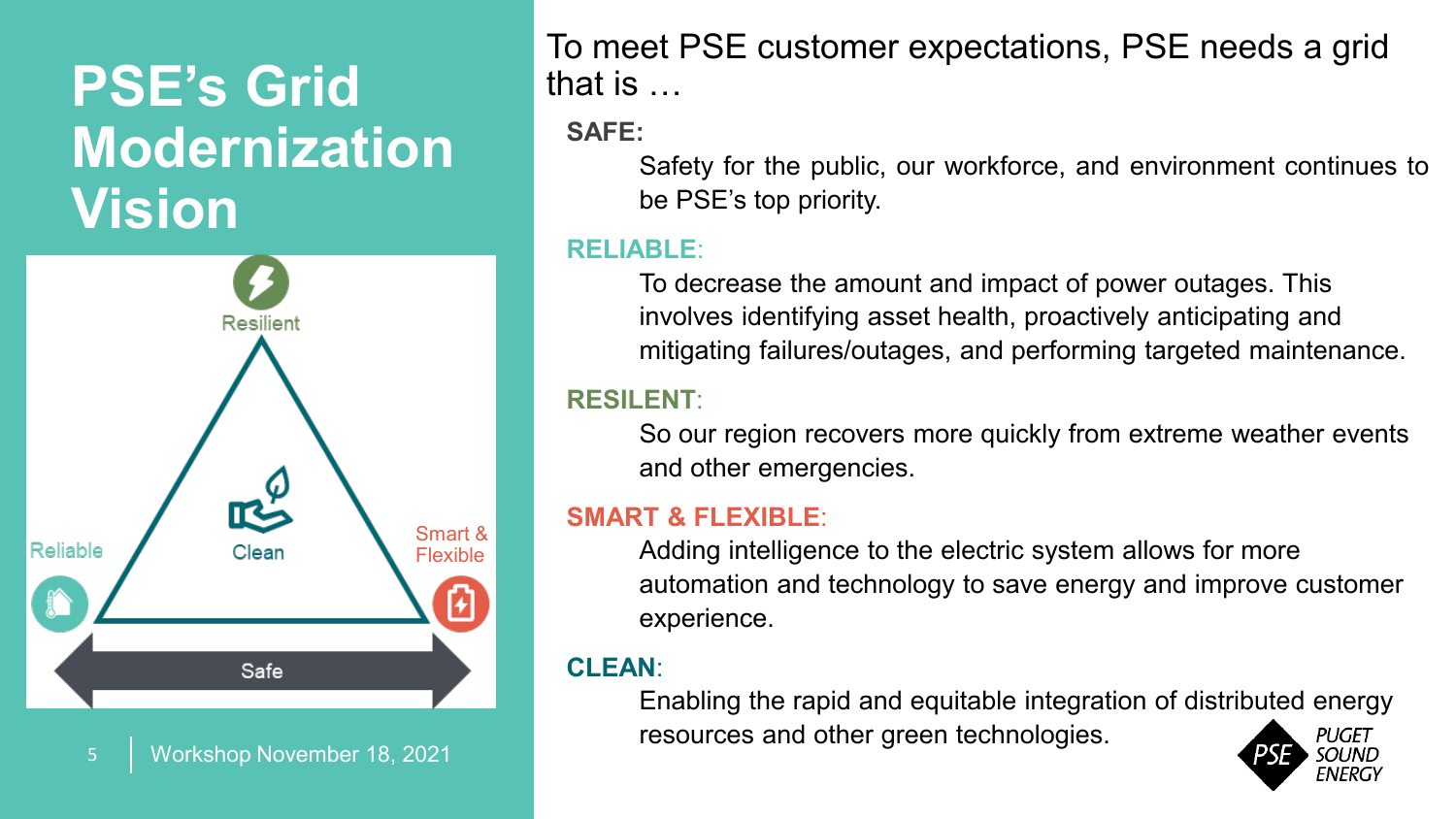**Overview Reliability Reporting Metrics**

### **SAIDI & SAIFI**

PSE analyzes and reports on our electric system performance using two standard benchmarks of the electric utility industry, **SAIDI** and **SAIFI**.

- **SAIDI S**ystem **A**verage **I**nterruption **D**uration **I**ndex Total customer outage minutes / average total customer count (Service Quality Index: 155 minutes)
- **SAIFI S**ystem **A**verage **I**nterruption **F**requency **I**ndex Total customers affected / average total customer count (Service Quality Index: 1.3 outages)

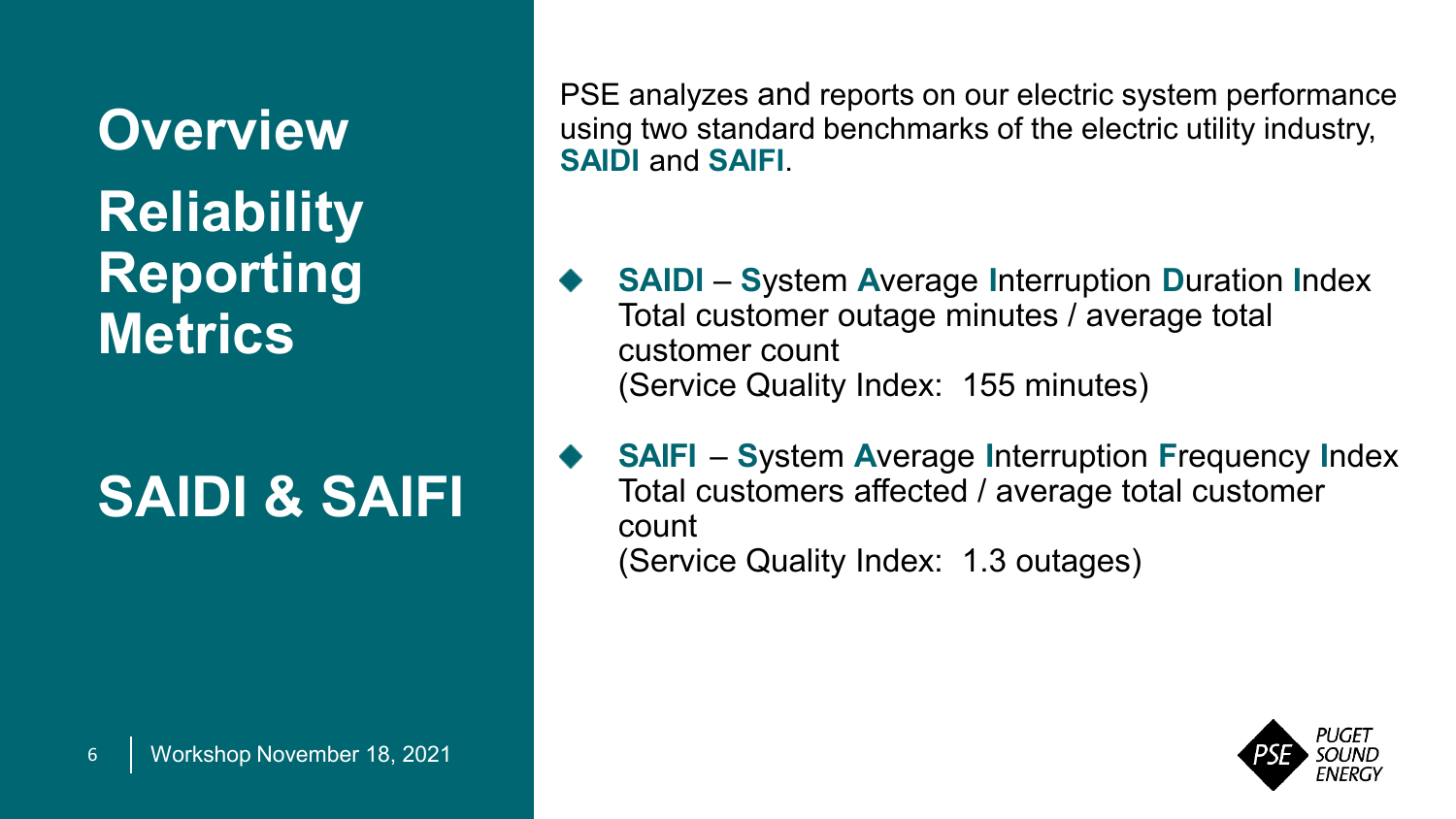### **Overview Performance 5 Year History**

#### **Bellevue & PSE System**

Bellevue performance compared to the PSE system performance for the past 5 years using the two standard benchmarks **SAIDI** and **SAIFI**

|      | <b>SAIDI</b>    |            | <b>SAIFI</b>    |      |  |
|------|-----------------|------------|-----------------|------|--|
|      | <b>BELLEVUE</b> | <b>PSE</b> | <b>BELLEVUE</b> | PSE  |  |
| 2016 | 107.0           | 148.0      | 0.74            | 1.06 |  |
| 2017 | 116.4           | 175.0      | 0.91            | 1.2  |  |
| 2018 | 111.3           | 145.0      | 0.71            | 1.02 |  |
| 2019 | 102.7           | 136.0      | 0.79            | 0.98 |  |
| 2020 | 93.0            | 165.0      | 0.92            | 1.24 |  |

SAIDI in minutes per customer, calculated using the IEEE 1366 method SAIFI in outage events per customer

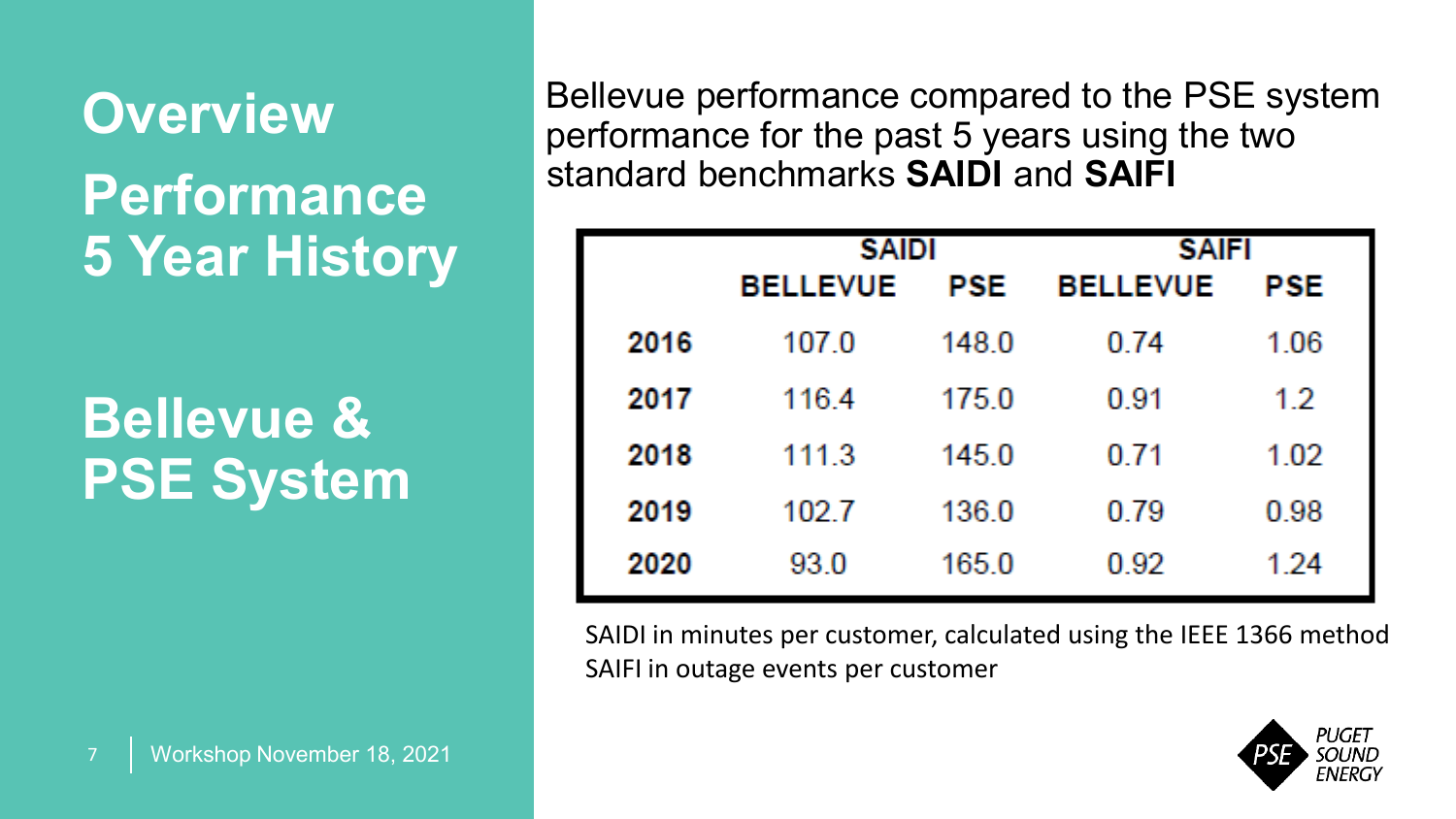## **Overview Performance Visualized SAIDI**

#### Bellevue **SAIDI** comparison to PSE Performance 2016-2020 (excluding storm events)



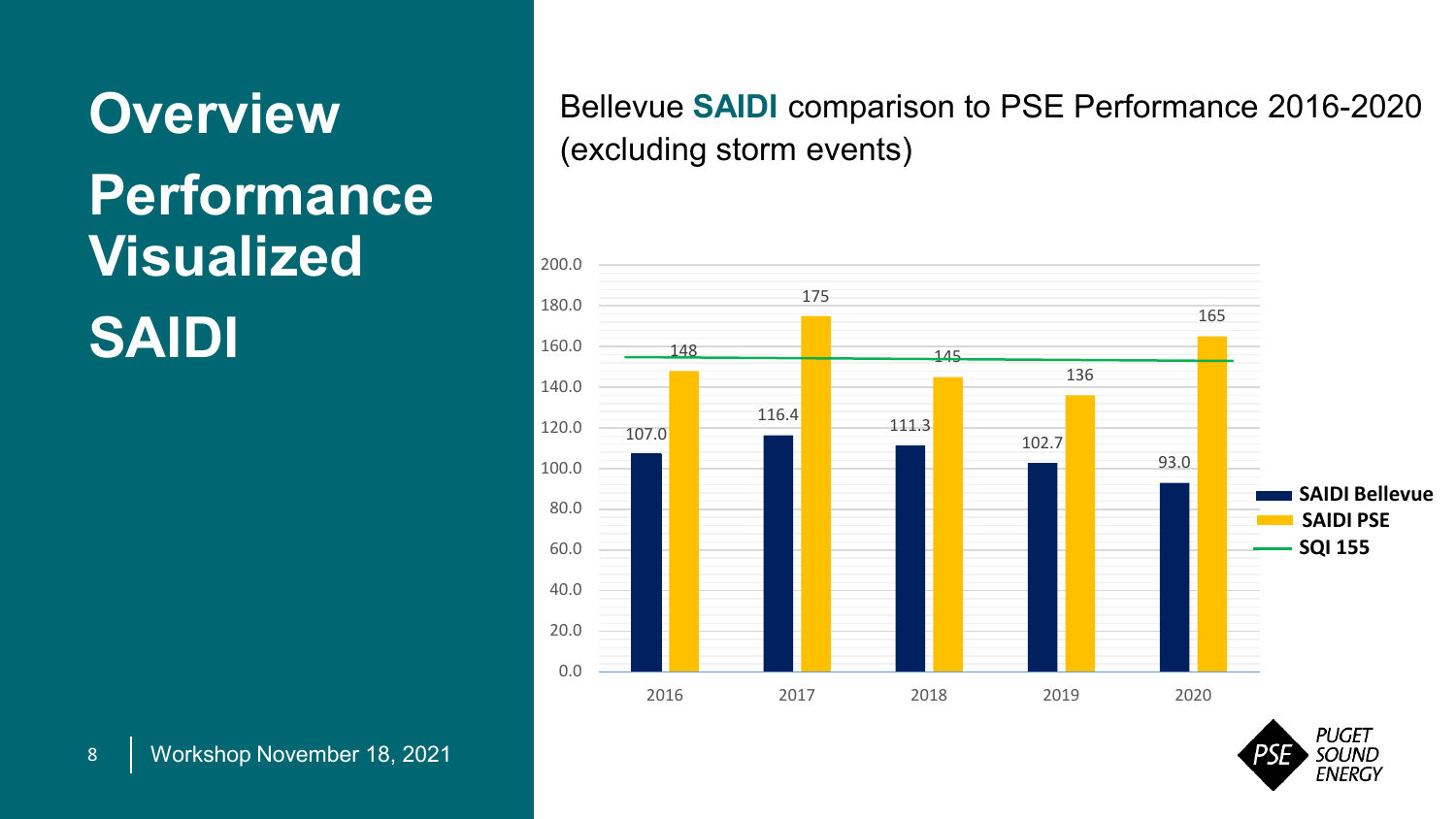## **Overview Performance Visualized SAIFI**

#### Bellevue **SAIFI** comparison to PSE Performance 2016-2020 (excluding storm events)



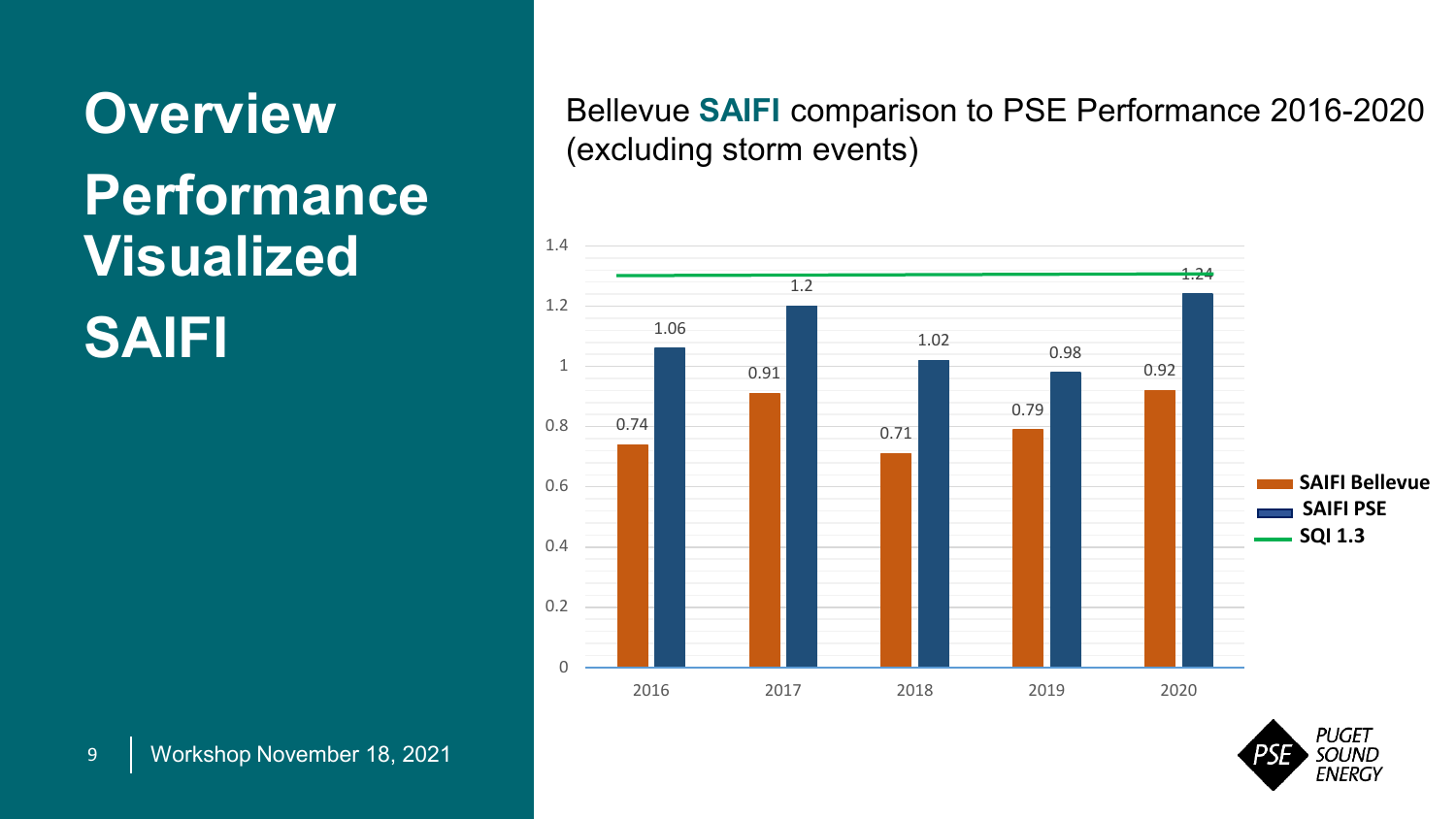### **Overview Performance 5 Year History**

**Bellevue & PSE System SAIDI**



Values in minutes for all years calculated using IEEE 1366 method

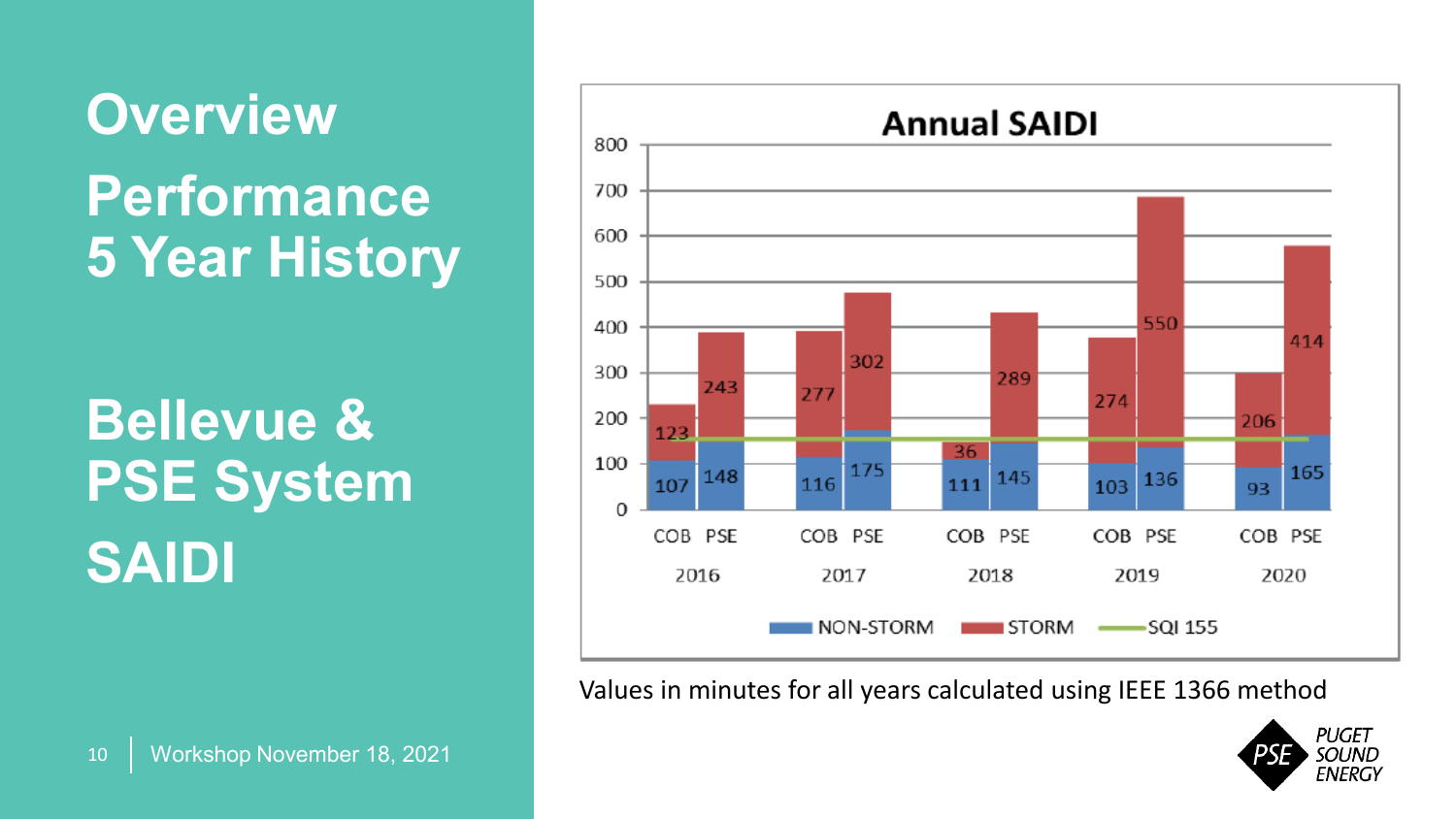### **Overview Performance 5 Year History**

**Bellevue & PSE System SAIFI**



Values in outage events for all years

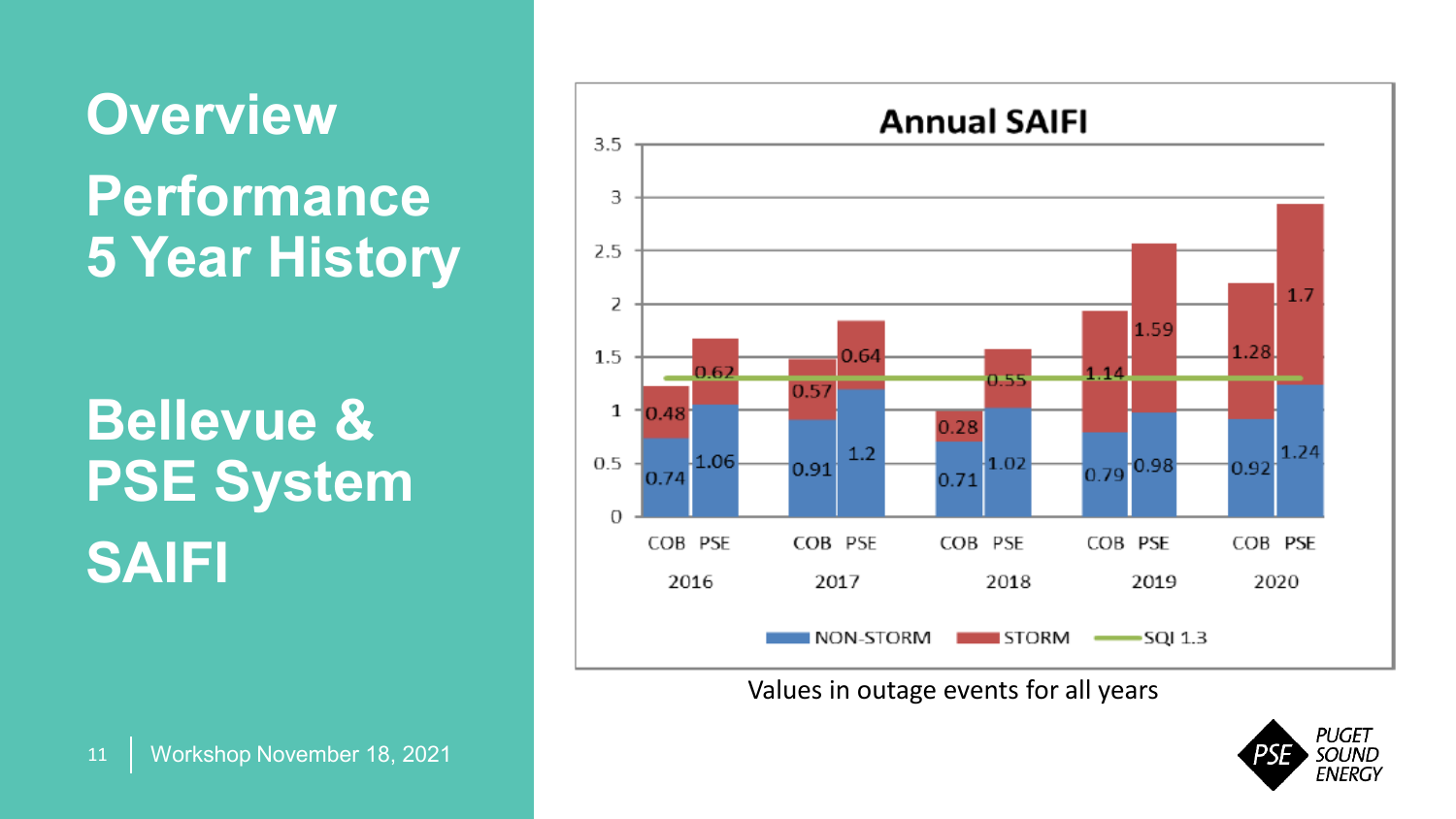**Overview Performance By Circuit**

**Circuits Exceeding Performance Metrics**

Circuits Exceeding System SAIDI and/or SAIFI 2016 - 2020

Bellevue is served by 96 distribution circuits from 23 substations.

For 2020: 76% (73) circuits performed better than system average

24% (23) circuits performed below than system average



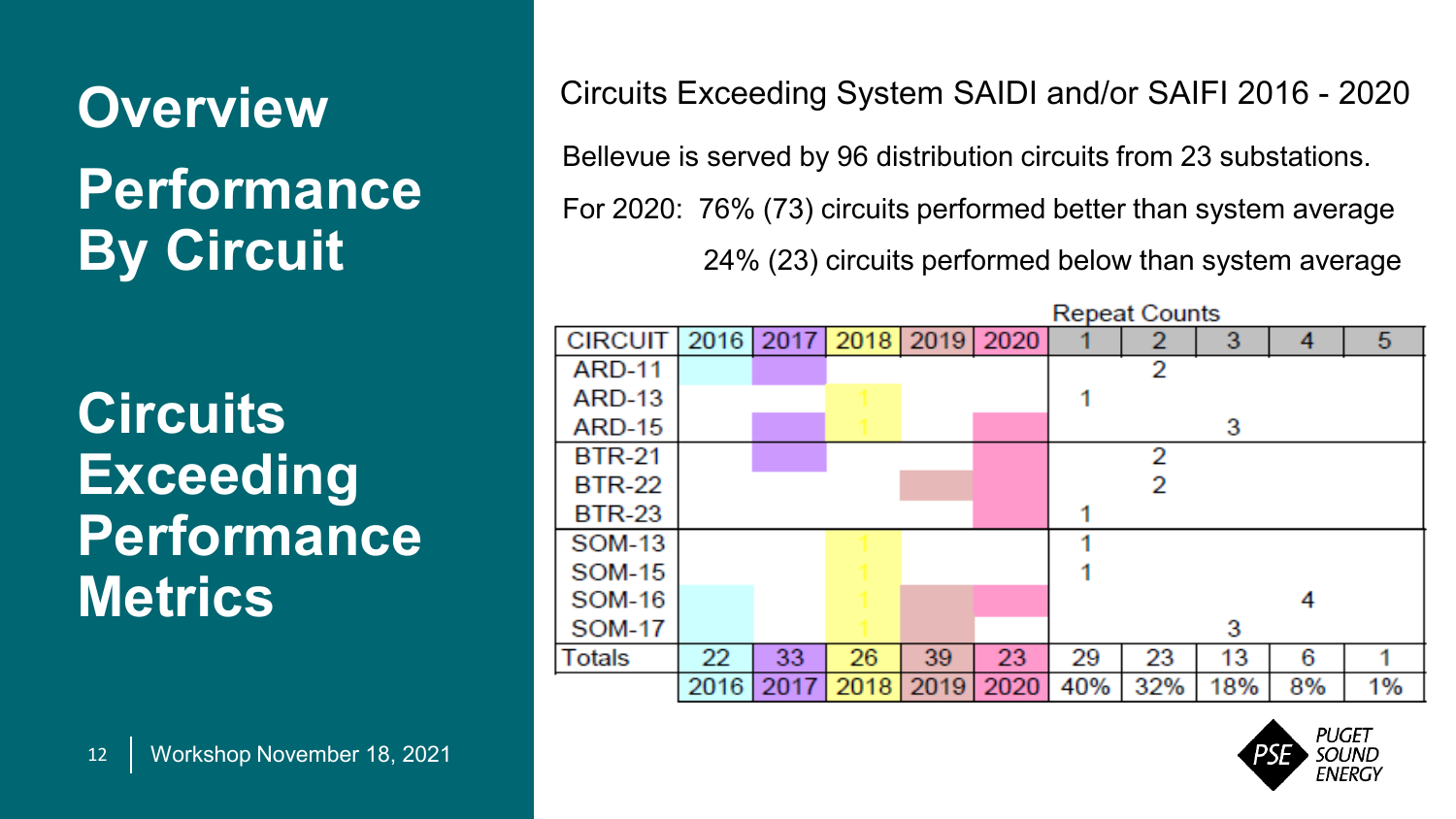#### **Overview Bellevue Circuits Exceeding System Wide Performance in 2020**

#### Bellevue circuits with SAIDI or SAIFI exceeding system wide figures in 2020

|                                | <b>CIRCUITS THAT EXCEED 2020 PSE</b><br><b>SYSTEM SAIDI AND/OR SAIFI</b><br>SQI: SAIDI = 155 SAIFI = 1.30<br>PSE: SAIDI = 165 SAIFI = 1.24<br>BELLEVUE: SAIDI = 93 SAIFI = 0.92 |                | Notes: SAIDI figures reflect all non-med, scheduled & unscheduled                                                                                                  | SAIFI figures reflect all non-storm outages, scheduled & unscheduled |                             |                                                                                                                   |                                                                                                                                                                           |  |
|--------------------------------|---------------------------------------------------------------------------------------------------------------------------------------------------------------------------------|----------------|--------------------------------------------------------------------------------------------------------------------------------------------------------------------|----------------------------------------------------------------------|-----------------------------|-------------------------------------------------------------------------------------------------------------------|---------------------------------------------------------------------------------------------------------------------------------------------------------------------------|--|
| <b>CIRCUIT</b>                 | <b>SAIDI</b>                                                                                                                                                                    | <b>SAIFI</b>   | 2020 Events Comments                                                                                                                                               |                                                                      |                             | <b>Actions &amp; Projects Completed in 2020</b>                                                                   | <b>Planned Actions &amp; Projects</b>                                                                                                                                     |  |
|                                | Circuits with planned actions or investigations                                                                                                                                 |                |                                                                                                                                                                    |                                                                      | ng NE                       |                                                                                                                   |                                                                                                                                                                           |  |
| <b>BTR-21</b>                  | <b>CIRCUITS THAT EXCEED 2020 PSE</b>                                                                                                                                            |                |                                                                                                                                                                    |                                                                      |                             |                                                                                                                   | placement project is in development.<br>derground conversion project between 132nd AVE NE and 140th                                                                       |  |
| <b>BTR-22</b><br><b>EGT-12</b> | <b>SYSTEM SAIDI AND/OR SAIFI</b>                                                                                                                                                |                |                                                                                                                                                                    |                                                                      | <b>2020 Events Comments</b> |                                                                                                                   | quired easement(s). A distribution underground converstion<br>m on 132 AVE NE along Bridle Trails State Park.<br># is scheduled to begin construction in 3rd quarter 2021 |  |
| irouits wi                     |                                                                                                                                                                                 |                | <b>SOI: SAIDI = 155 SAIFI = 1.30</b>                                                                                                                               |                                                                      |                             |                                                                                                                   |                                                                                                                                                                           |  |
| <b>BTR-23</b>                  |                                                                                                                                                                                 |                | $PSF: SAIDI = 165 SAIFI = 1.24$                                                                                                                                    |                                                                      | SAIFL<br>on of a            | Repairs were made and power restored                                                                              |                                                                                                                                                                           |  |
| <b>CEN-11</b>                  |                                                                                                                                                                                 |                | BELLEVUE: $SADI = 93$ SAIFI = 0.92                                                                                                                                 |                                                                      | <b>s</b> both               |                                                                                                                   |                                                                                                                                                                           |  |
| CEN-25                         |                                                                                                                                                                                 |                |                                                                                                                                                                    |                                                                      |                             |                                                                                                                   |                                                                                                                                                                           |  |
| COL-23                         |                                                                                                                                                                                 |                |                                                                                                                                                                    |                                                                      |                             | Actions & Projects Completed in 2020                                                                              |                                                                                                                                                                           |  |
| EGT-11                         |                                                                                                                                                                                 | <b>CIRCUIT</b> | SAIDI                                                                                                                                                              | <b>SAIFI</b>                                                         |                             |                                                                                                                   |                                                                                                                                                                           |  |
| EGT-15                         |                                                                                                                                                                                 |                |                                                                                                                                                                    |                                                                      |                             |                                                                                                                   |                                                                                                                                                                           |  |
| EGT-25<br><b>FAC-25</b>        |                                                                                                                                                                                 |                | Circuits with planned actions or investigatios                                                                                                                     |                                                                      |                             |                                                                                                                   |                                                                                                                                                                           |  |
|                                |                                                                                                                                                                                 |                |                                                                                                                                                                    |                                                                      | dh SAID                     | <b>Planned Actions &amp; Projects</b>                                                                             |                                                                                                                                                                           |  |
|                                | GOO-13<br><b>BTR-21</b><br>192.5<br>2.54                                                                                                                                        |                | circuit :                                                                                                                                                          |                                                                      |                             |                                                                                                                   |                                                                                                                                                                           |  |
| GOO-21                         |                                                                                                                                                                                 |                |                                                                                                                                                                    |                                                                      | both                        | tees were removed and bowe.                                                                                       |                                                                                                                                                                           |  |
| <b>KWH-25</b>                  |                                                                                                                                                                                 |                |                                                                                                                                                                    |                                                                      | ١A.                         | Overhead conductors were repaired                                                                                 |                                                                                                                                                                           |  |
| $LHL-23$                       |                                                                                                                                                                                 | <b>BTR-22</b>  | 146.3                                                                                                                                                              | 1.75                                                                 |                             | aulted in a Equipment was repaired or replaced and substaion equiment was tested prior to returning to<br>service |                                                                                                                                                                           |  |
| LHL-25                         |                                                                                                                                                                                 |                |                                                                                                                                                                    |                                                                      |                             | sulted in a Equipment was repaired or replaced and substaion equiment was tested prior to returning to<br>service |                                                                                                                                                                           |  |
| LOC-33                         |                                                                                                                                                                                 |                |                                                                                                                                                                    |                                                                      | sulted in a                 | Underground cables were replaced after conduit was repaired                                                       |                                                                                                                                                                           |  |
| <b>MLK-15</b>                  | 227.7                                                                                                                                                                           | 1.42           | rune outage event involving a spice tailure in underground distibution teeder contributed to both<br>SAIDI & SAIFI.                                                |                                                                      |                             | Underground cables were repaired                                                                                  |                                                                                                                                                                           |  |
| <b>NOB-24</b>                  | 130.6                                                                                                                                                                           | 2.10           | One outage event involving failed switchgear and a second switchgear malfunction contributed<br>2.0 to SAIFI.                                                      |                                                                      |                             | The failed switchgear was replaced.                                                                               |                                                                                                                                                                           |  |
| <b>NRU-23</b>                  | 617.8                                                                                                                                                                           | 0.95           | One outage event involving failed underground feeder cables contributed 608 to SAIDI                                                                               |                                                                      |                             | Underground cables were replaced                                                                                  |                                                                                                                                                                           |  |
| <b>NRU-27</b>                  | 194.9                                                                                                                                                                           | 1.46           | One outage event involving an animal in overhead distribution conductor contributed to both<br>SAIDI & SAIFI                                                       |                                                                      |                             | Equipment was repaired.                                                                                           |                                                                                                                                                                           |  |
| SOM-16                         | 208.3                                                                                                                                                                           | 4.88           | One outage event involving a tree in overhead distribution feeder and three events involving<br>underground cables and equipment contributed to both SAIDI & SAIFI |                                                                      |                             | Overhead conductors were repaired and underground cables and equipment replaced                                   |                                                                                                                                                                           |  |
|                                | Circuits for which no corrective action is needed                                                                                                                               |                |                                                                                                                                                                    |                                                                      |                             |                                                                                                                   |                                                                                                                                                                           |  |
| ARD-15                         | 162.8                                                                                                                                                                           | 0.83           | Three scheduled outage events contributed 85 to SAIDI.                                                                                                             |                                                                      |                             |                                                                                                                   |                                                                                                                                                                           |  |
|                                |                                                                                                                                                                                 |                | Figure exceeded PSE system wide average figure<br>Figure exceeding system wide average and Service Qaulity Index                                                   |                                                                      |                             |                                                                                                                   |                                                                                                                                                                           |  |
|                                |                                                                                                                                                                                 |                |                                                                                                                                                                    |                                                                      |                             |                                                                                                                   |                                                                                                                                                                           |  |
|                                |                                                                                                                                                                                 |                |                                                                                                                                                                    |                                                                      |                             | Figure exceeded PSE system wide average figure                                                                    |                                                                                                                                                                           |  |
|                                |                                                                                                                                                                                 |                |                                                                                                                                                                    |                                                                      |                             |                                                                                                                   |                                                                                                                                                                           |  |
|                                |                                                                                                                                                                                 |                |                                                                                                                                                                    |                                                                      |                             | Figure exceeding system wide average and Service Qaulity Index                                                    |                                                                                                                                                                           |  |
|                                |                                                                                                                                                                                 |                |                                                                                                                                                                    |                                                                      |                             |                                                                                                                   |                                                                                                                                                                           |  |
|                                | SAIFI figure results in part from circuit outages due to transmission or substation outage                                                                                      |                |                                                                                                                                                                    |                                                                      |                             |                                                                                                                   |                                                                                                                                                                           |  |

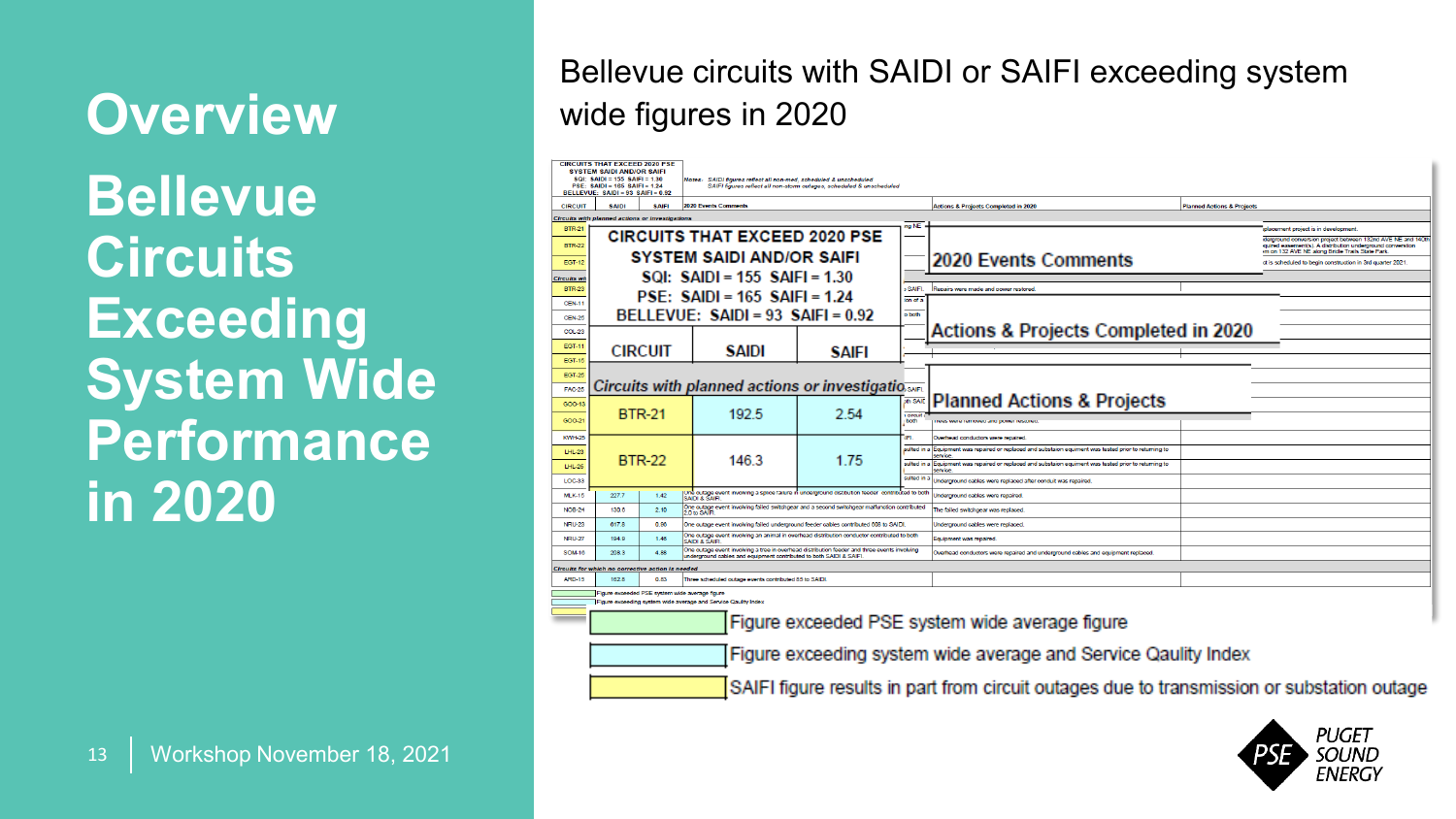### **Overview Performance By Circuit**

#### **Bellevue Circuits Performance in 2020**

#### **2020 PERFORMANCE FOR CIRCUITS SERVING BELLEVUE EXCLUDING STORM OUTAGES**

|                | <b>CUSTOMERS</b> | <b>UNPLANNED</b>                         | <b>OUTAGE</b>        |                    |                           |
|----------------|------------------|------------------------------------------|----------------------|--------------------|---------------------------|
| <b>CIRCUIT</b> | (METERS)         | OUTAGES <sup>1</sup>                     | MINUTES <sup>1</sup> | SAIDI <sup>2</sup> | <b>SAIFI</b> <sup>2</sup> |
|                |                  | 2020 PSE Companywide performance figures |                      | 165                | 1.24                      |
| <b>KWH-25</b>  | 1,628            | 26                                       | 88,735               | 58.89              | 1.43                      |
| <b>FAC-12</b>  | 1,268            | 24                                       | 36,649               | 28.90              | 0.19                      |
| <b>SBE-26</b>  | 1,807            | 20                                       | 40,907               | 24.71              | 0.20                      |
| <b>EGT-28</b>  | 1,773            | 18                                       | 122,994              | 69.37              | 1.13                      |
| <b>SOM-17</b>  | 1,711            | 18                                       | 232,384              | 135.89             | 1.24                      |
| $HAZ-13$       | 1,227            | 17                                       | 120,805              | 113.83             | 0.79                      |
| $EVE-23$       | 2,971            | 16                                       | 193,804              | 66.65              | 0.47                      |
| GOO-21         | 427              | 15                                       | 80,579               | 189.60             | 2.20                      |
| <b>MED-36</b>  | 676              | 14                                       | 47,640               | 70.47              | 0.40                      |
| <b>NRU-27</b>  | 516              | 14                                       | 96,500               | 194.89             | 1.46                      |
| <b>EGT-11</b>  | 1,222            | 13                                       | 132,950              | 108.97             | 1.46                      |
| <b>PHA-16</b>  | 2,085            | 13                                       | 21,328               | 10.23              | 0.05                      |
| SOM-16         | 2,631            | 13                                       | 547,960              | 208.27             | 4.88                      |
| <b>EGT-12</b>  | 2,562            | 12                                       | 285,838              | 117.81             | 1.95                      |
| <b>LHL-25</b>  | 2,518            | 12                                       | 286,627              | 131.16             | 1.52                      |

This resorted report excerpt shows the number of customers (meters) served by each distribution circuit, the number of outages excluding storms, corresponding outage minutes and the circuits calculated SAIDI and SAIFI values.

Includes one circuit outage resulting from transmission line outage Includes one circuit outage resulting from substation bank outage

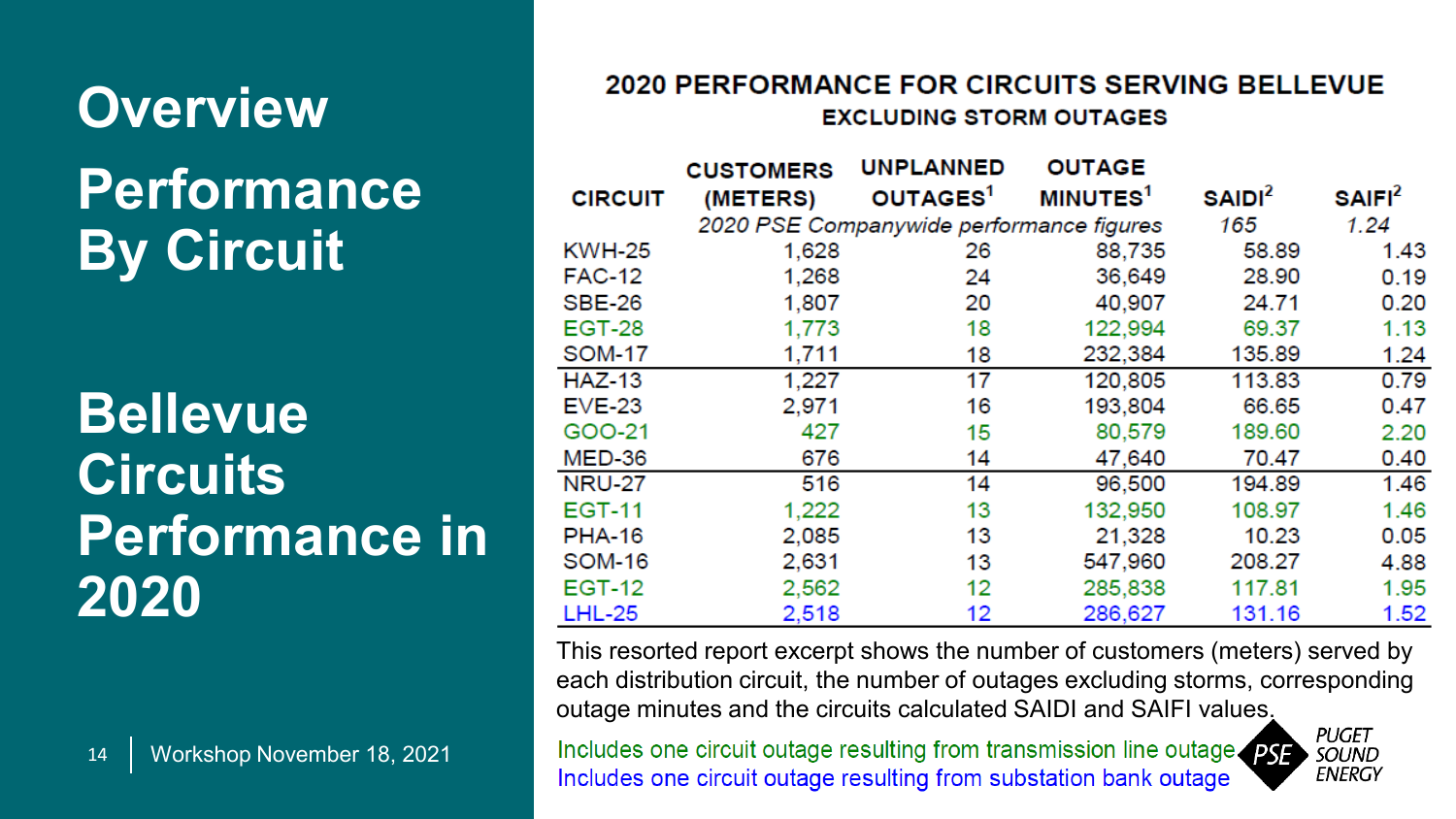### **Overview 2020**

**Performance**

**Bellevue Outages by Cause**

We analyze and report outages by outage cause

#### 2020 OUTAGES FOR CIRCUITS SERVING BELLEVUE **EXCLUDING STORM OUTAGES**

#### **BY CAUSE**

| <b>CAUSE</b> |                             |        | <b>OUTAGES</b> |                | <b>OUTAGE MINUTES</b> |                |  |
|--------------|-----------------------------|--------|----------------|----------------|-----------------------|----------------|--|
| <b>CODE</b>  | <b>CAUSE DESCRIPTION</b>    |        | <b>COUNT</b>   | <b>PERCENT</b> | <b>COUNT</b>          | <b>PERCENT</b> |  |
| AC           | <b>ACCIDENT</b>             |        | 6              | 0.9%           | 54,862                | 0.7%           |  |
| <b>BA</b>    | <b>BIRD OR ANIMAL</b>       |        | 62             | 9.1%           | 166,637               | 2.1%           |  |
| <b>CE</b>    | <b>CUSTOMER EQUIPMENT</b>   |        | 4              | 0.6%           | 25,601                | 0.3%           |  |
| CP           | <b>CAR EQUIPMENT</b>        |        | 8              | 1.2%           | 139,907               | 1.8%           |  |
| <b>DU</b>    | DIG UP UNDERGROUND          |        | 18             | 2.6%           | 775,284               | 10.0%          |  |
| EF           | <b>EQUIPMENT FAILURE</b>    |        | 365            | 53.7%          | 3.597.310             | 46.3%          |  |
| FI           | <b>FAULTY INSTALLATION</b>  |        | 3              | 0.4%           | 22.816                | 0.3%           |  |
| Ш            | <b>LIGHTNING</b>            |        |                | 0.1%           | 356                   | 0.0%           |  |
| <b>OD</b>    | <b>OUTSIDE DISTURBANCE</b>  |        | 3              | 0.4%           | 7,803                 | 0.1%           |  |
| <b>OE</b>    | <b>OUTAGE WHILE WORKING</b> |        | 3              | 0.4%           | 198.966               | 2.6%           |  |
| <b>SO</b>    | <b>SCHEDULED OUTAGE</b>     |        | 127            | 18.7%          | 779,876               | 10.0%          |  |
| <b>TV</b>    | TREE - RIGHT OF WAY UNKNOWN |        | 69             | 10.1%          | 1,933,479             | 24.9%          |  |
| <b>UN</b>    | UNKNOWN CAUSE               |        | 11             | 1.6%           | 74,368                | 1.0%           |  |
|              |                             | Totals | 680            | 100%           | 7,777,264             | 100%           |  |

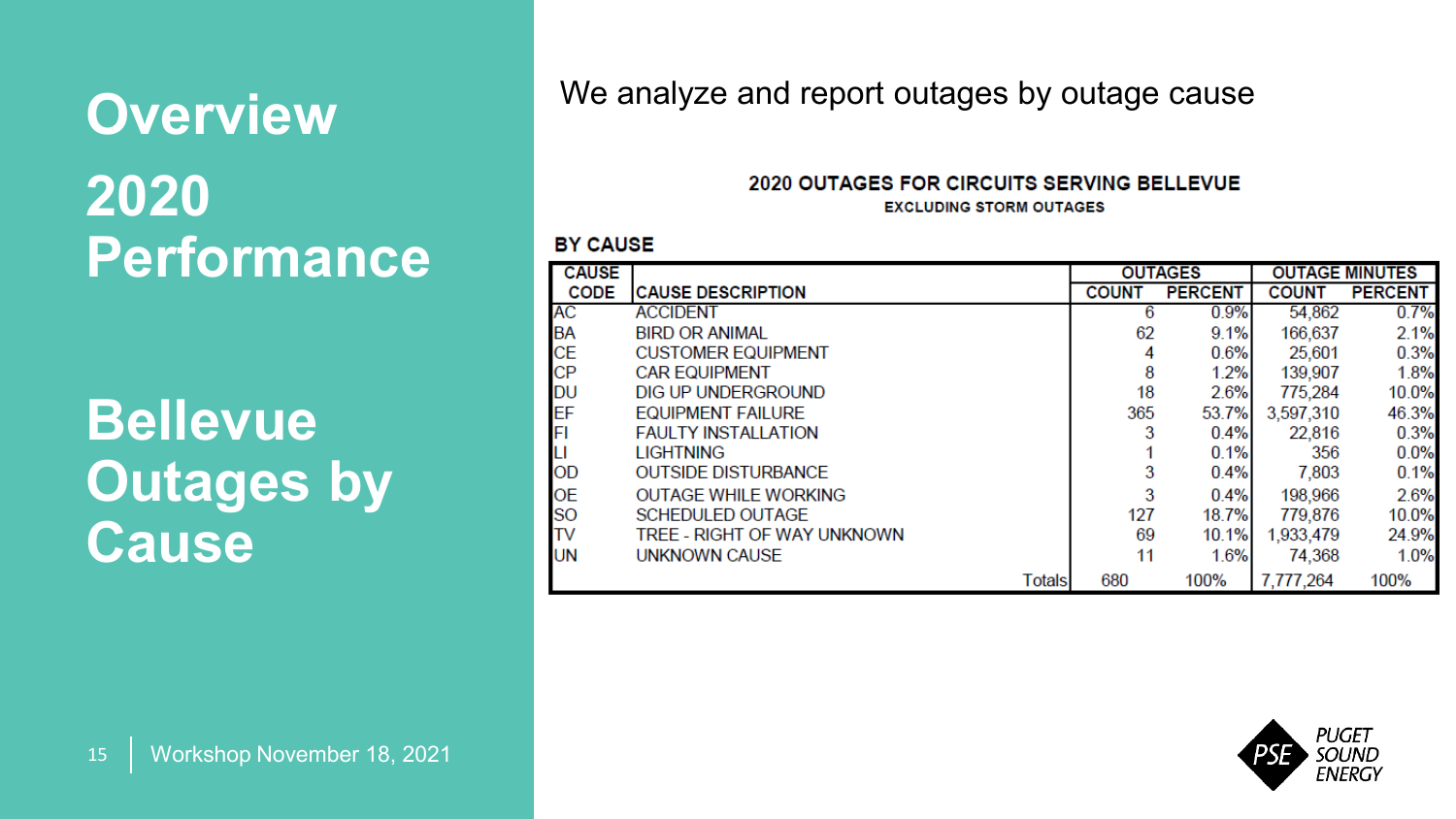### **Overview 2020 Performance**

#### **Bellevue Outages by Equipment Involved**

#### We analyze and report outages by equipment involved

#### **BY EQUIPMENT**

| <b>EQUIP</b> |                                       | <b>OUTAGES</b> |                | <b>OUTAGE MINUTES</b> |                |
|--------------|---------------------------------------|----------------|----------------|-----------------------|----------------|
| <b>CODE</b>  | <b>EQUIPMENT DESCRIPTION</b>          | <b>COUNT</b>   | <b>PERCENT</b> | <b>COUNT</b>          | <b>PERCENT</b> |
| <b>USV</b>   | UNDERGROUND SERVICE                   | 86             | 12.6%          | 35,286                | 0.5%           |
| <b>UPC</b>   | UNDERGROUND PRIMARY CABLE             | 83             | 12.2%          | 2,537,716             | 32.6%          |
| <b>OCO</b>   | OVERHEAD CONDUCTOR                    | 67             | 9.9%           | 2,642,062             | 34.0%          |
| <b>UEL</b>   | UNDERGROUND ELBOW                     | 56             | 8.2%           | 415,141               | 5.3%           |
| <b>OTF</b>   | OVERHEAD TRANSFORMER FUSE             | 50             | 7.4%           | 22,888                | 0.3%           |
| <b>OTR</b>   | <b>OVERHEAD TRANSFORMER</b>           | 39             | 5.7%           | 108,513               | 1.4%           |
| OFU          | OVERHEAD LINE FUSE / FUSE LINK        | 29             | 4.3%           | 138,688               | 1.8%           |
| <b>USC</b>   | UNDERGROUND SECONDARY CABLE           | 29             | 4.3%           | 22,792                | 0.3%           |
| <b>OPO</b>   | OVERHEAD POLE (EDOP100)               | 25             | 3.7%           | 252.544               | 3.2%           |
| <b>UTR</b>   | UNDERGROUND SUBMERSIBLE TRANSFORMER   | 24             | 3.5%           | 153,337               | 2.0%           |
| <b>OCN</b>   | OVERHEAD SECONDARY CONNECTOR          | 23             | 3.4%           | 13,095                | 0.2%           |
| OSV          | <b>OVERHEAD SERVICE</b>               | 22             | 3.2%           | 4,771                 | 0.1%           |
| <b>UFJ</b>   | UNDERGROUND J-BOX                     | 20             | 2.9%           | 270,120               | 3.5%           |
| <b>OFC</b>   | <b>OVERHEAD CUT-OUT</b>               | 20             | 2.9%           | 47,877                | 0.6%           |
| <b>UHH</b>   | UNDERGROUND HANDHOLE - SECONDARY      | 17             | 2.5%           | 25,617                | 0.3%           |
| <b>UPT</b>   | UNDERGROUND PADMOUNT TRANSFORMER      | 13             | 1.9%           | 142,994               | 1.8%           |
| <b>OMP</b>   | OVERHEAD METER POINT (EDOM100)        | 12             | 1.8%           | 24,577                | 0.3%           |
| <b>ACE</b>   | ALL CUSTOMER EQUIPMENT                | 11             | 1.6%           | 35,970                | 0.5%           |
| <b>UOT</b>   | UNDERGROUND OUTDOOR TERMINATION       | 9              | 1.3%           | 22,720                | 0.3%           |
| <b>UTC</b>   | UNDERGROUND TERMINAL FUSE             | 9              | 1.3%           | 5,589                 | 0.1%           |
| <b>UPS</b>   | UNDERGROUND PADMOUNT SWITCH (EDUS100) | 8              | 1.2%           | 370,215               | 4.8%           |
|              | Totals                                | 680            | 100%           | 7,777,264             | 100%           |

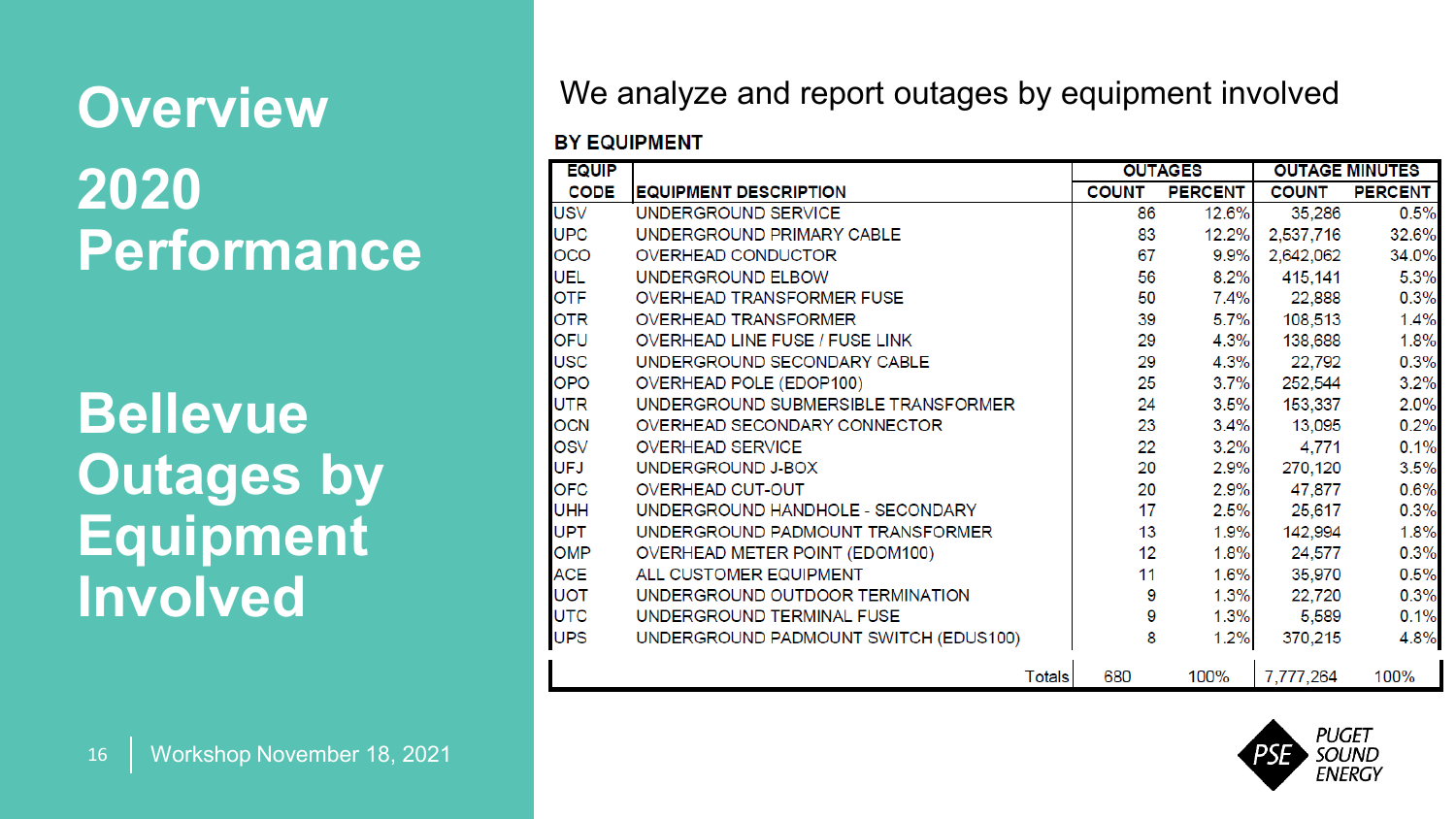**Reliability Projects Completed 2019-2020**

PSE develops and constructs system improvement projects and maintains its system to address identified reliability needs. In 2019 -2020 we completed …

Installation of Eastgate 28 recloser

Installation of an Eastgate 12 *Fusesaver* on a fused lateral line – new protective device pilot test

Proactive distribution system underground cable replacement in the Crossroads area including the Pacific Village Condominiums

7 distribution system underground cable replacement projects on various circuits – 25,623 cable feet

Vegetation management (tree trimming) along 28 distribution circuits - 109 miles and 5 transmission lines – 22 miles

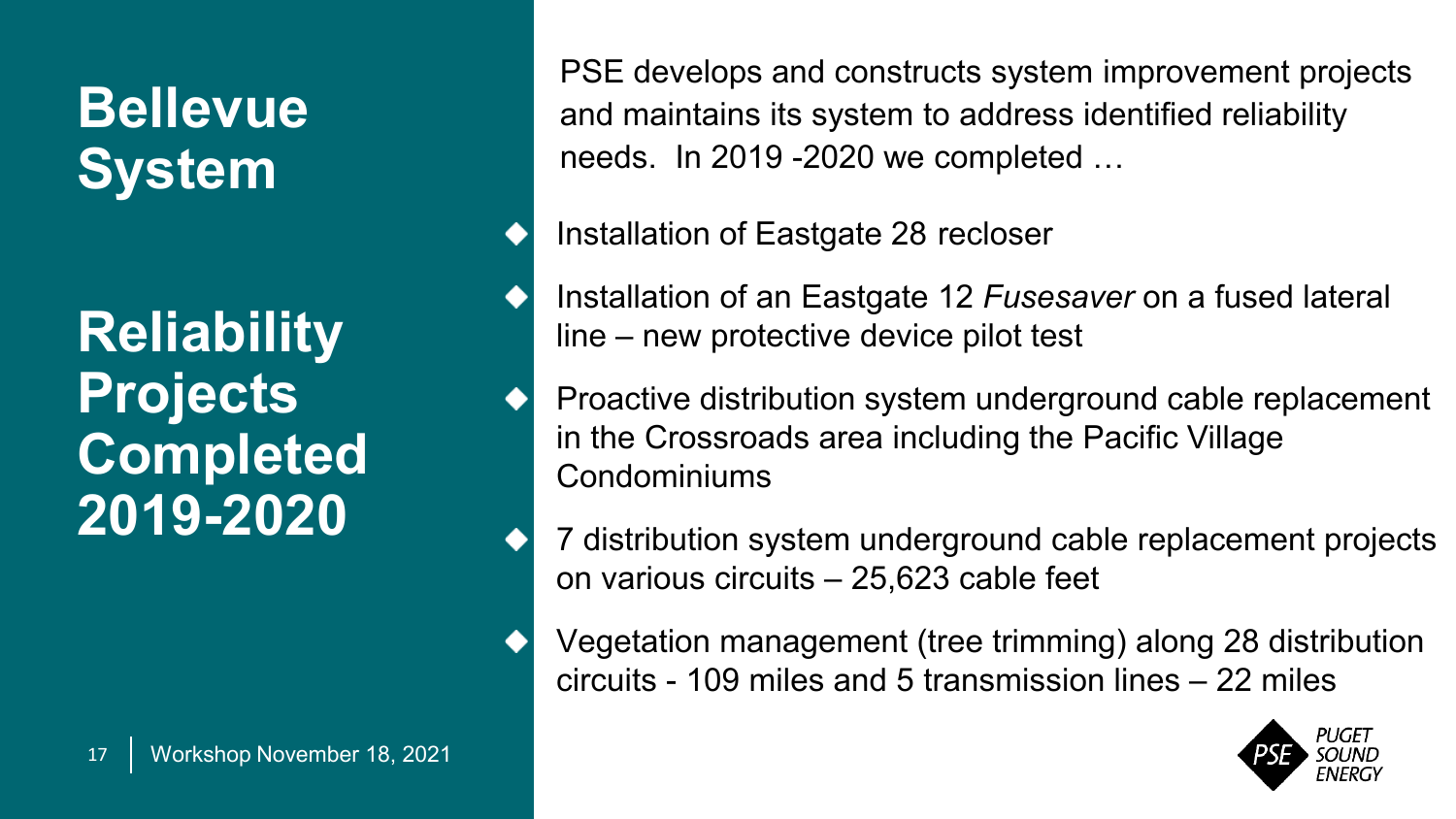**Proposed Reliability Projects**

PSE has identified and is working on these improvement projects for construction in the near future …

- Cherry Crest Neighborhood distribution switch replacement
- South Bellevue 22 distribution recloser installation
- Bridle Trails 22 distribution undergrounding projects 1) west of  $140<sup>th</sup>$  AVE NE 2) along  $132<sup>nd</sup>$  AVE NE south of NE 60<sup>th</sup> ST
- Eastgate 12, Somerset 13, & Hazelwood 12 Distribution Automation
- Somerset 16 & 17, Factoria 13 & 14, Eastgate 15, and Hazelwood 13 Distribution Automation
- 12 underground cable replacement projects engineered for 2021 construction – 27,555 circuit feet
- 9 underground cable replacement projects scoped for engineering with projected 2022 construction – 34,033 circuit feet

PUGET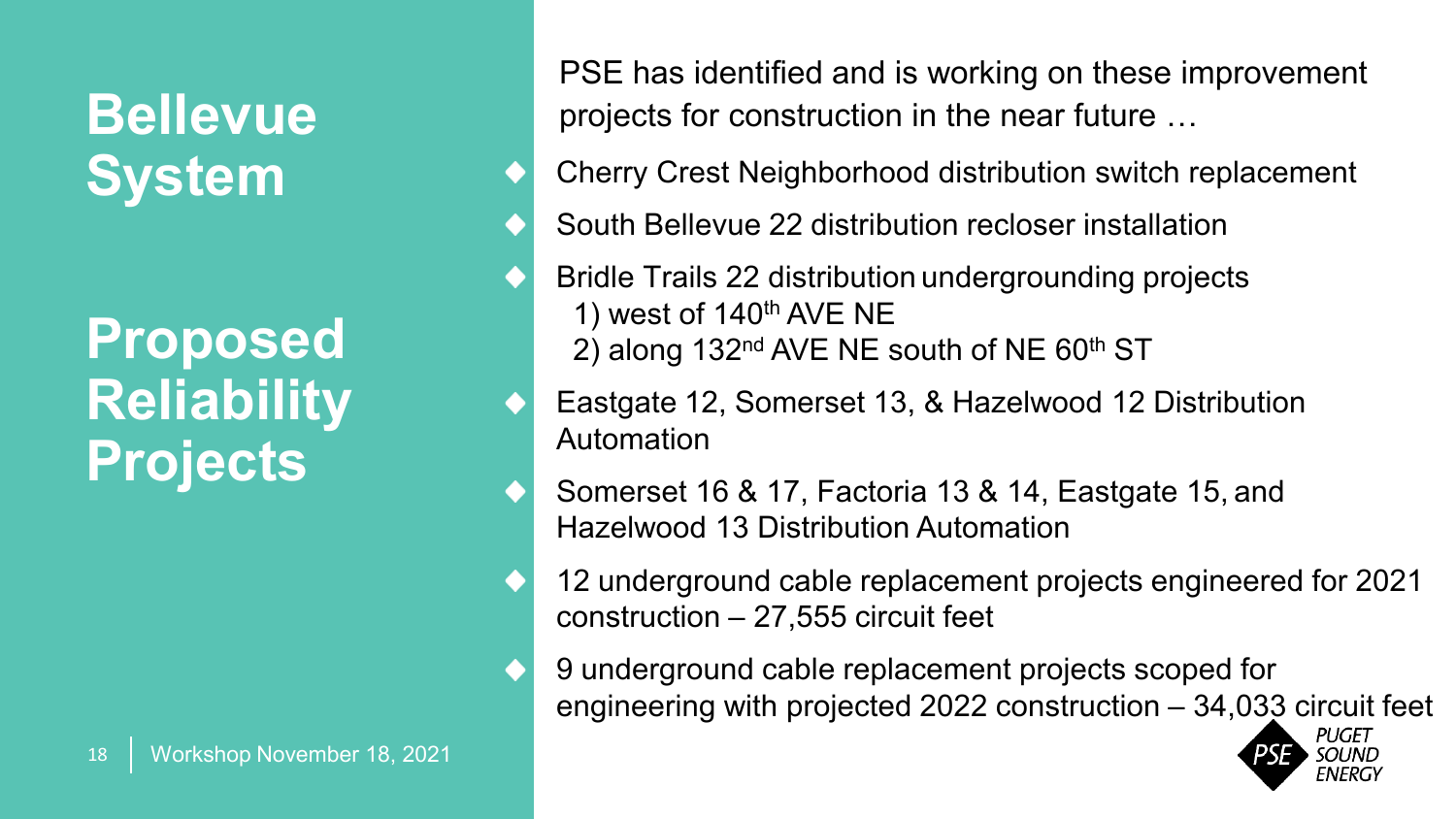#### **Transmission System Improvements**

Completed …

◆ Shuffleton – Lakeside 115kV SCADA Upgrade – Upgraded highline switches to provide automation on Somerset Tap to improve transmission system response to faults.

In Construction …

- Lake Hills Phantom Lake 115kV transmission line (in service – landscape restoration in progress).
- ◆ Energize Eastside 230kV Upgrading transmission lines along an existing corridor and construct a new transmission substation (permitting continues for some portions of this project).
- ◆ Sammamish Lochleven Transmission Automation Replacing existing automatic switching scheme with new fault location, isolation and service restoration (FLISR) technology to improve transmission system response to faults.

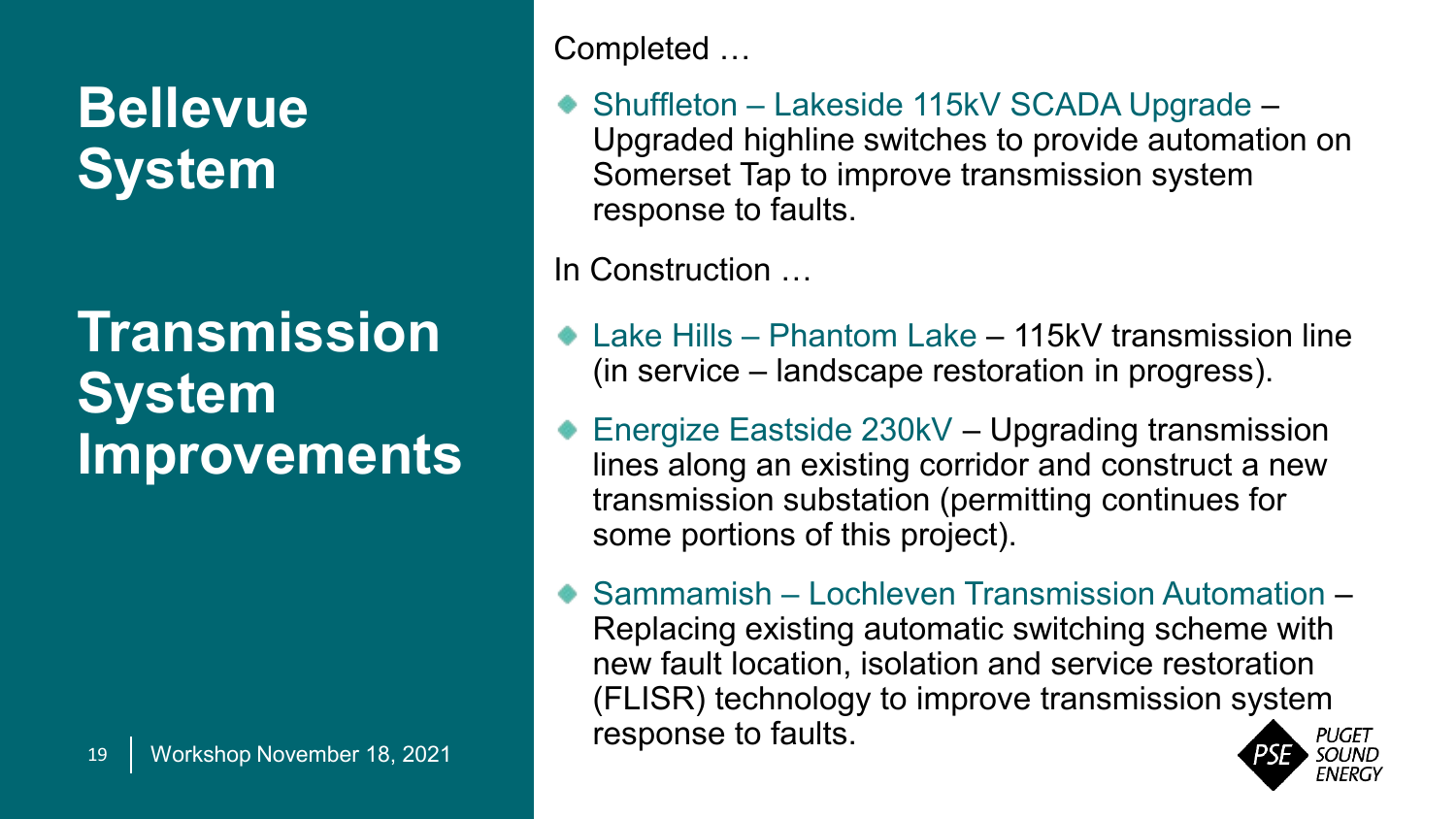#### **Transmission System Improvements**

Proposed …

- ◆ Vernell Substation New integrated 115kV transmission switching station and distribution substation to support Bellevue CBD and Spring District development.
- Mercer Island Cable Replacement Investigating options to address aging infrastructure needs on the submarine cables serving Mercer Island.

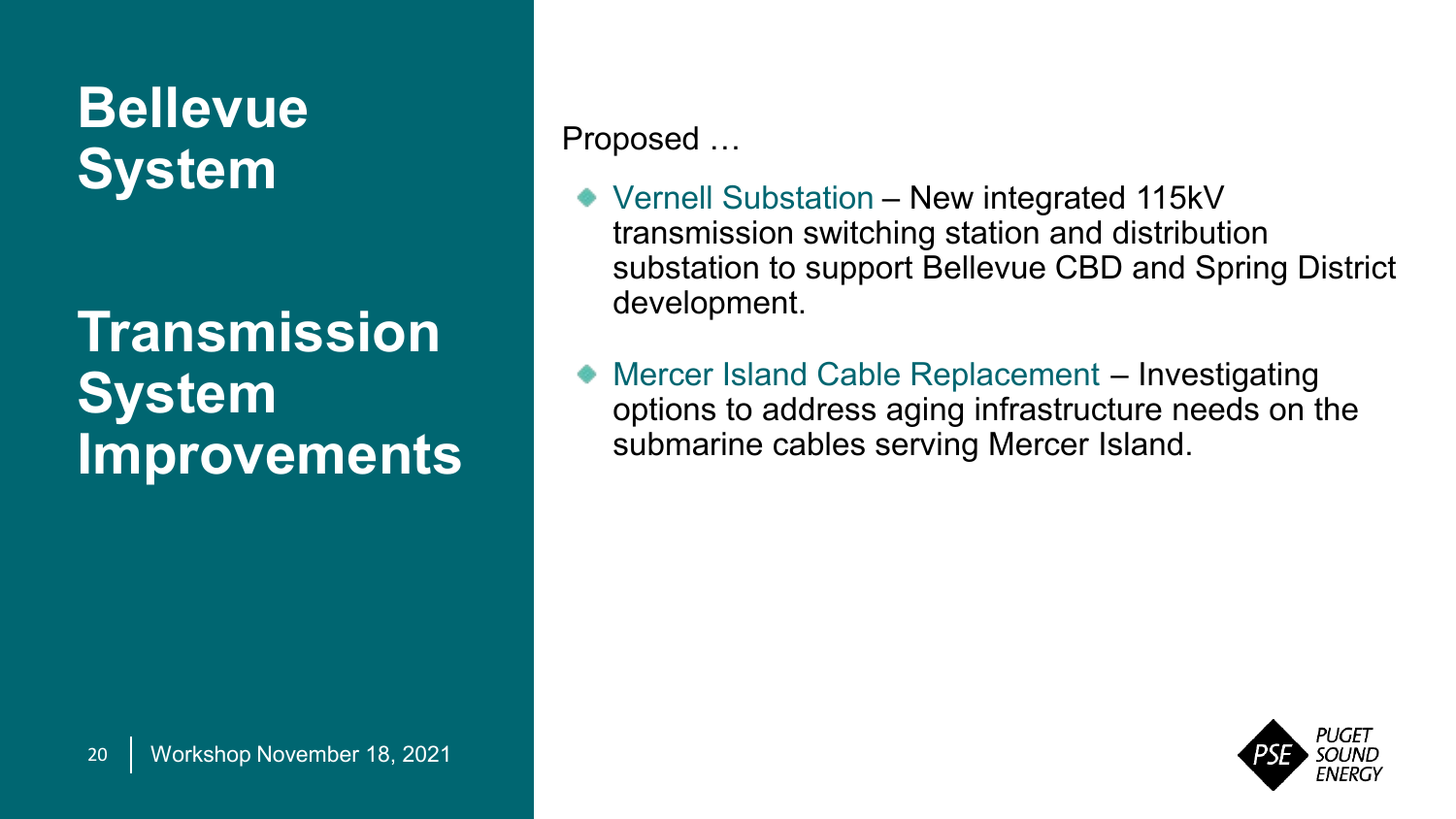### **PSE System Smart & Flexible Enhancements**



Foundational …

Advanced Metering Infrastructure (AMI) – Complete in Bellevue!

Automation …

Distribution Automation (DA) – To date we have implemented DA on 95 distribution feeders system wide. 18 DA project are in engineering or construction in 2021, including the first project in Bellevue (EGT-21, HAZ-12 & SOM-13).

Distribution SCADA Switchgear - 66 switches in the Bellevue CBD area get SCADA and EMS integration to allow monitoring and control of distribution system configuration to respond to system events in real time. 37 switch upgrades are complete. 5 switches are expected to be upgraded in 2022. These upgrades will facilitate future DA implementation in the CBD.

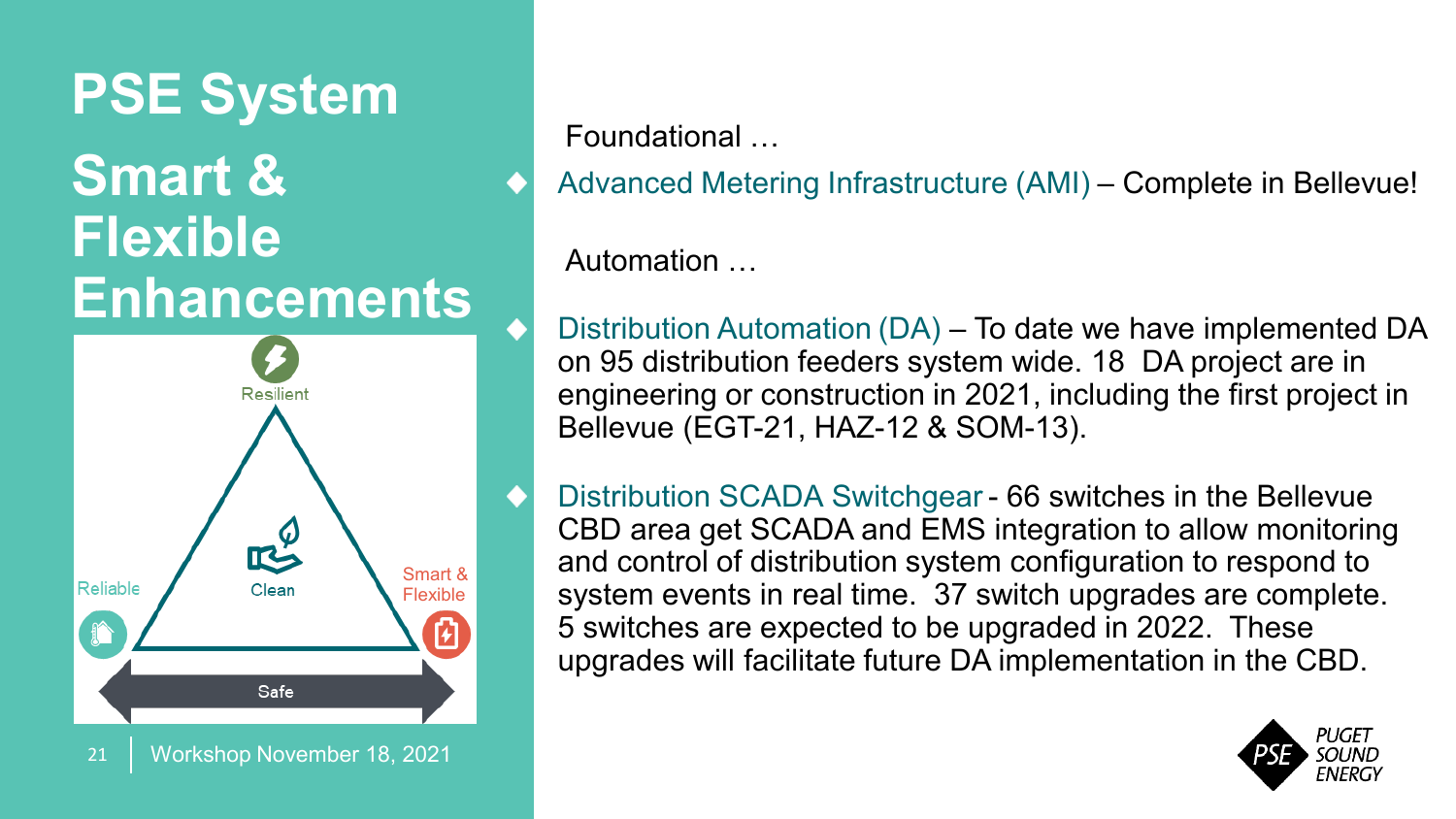### **PSE System Smart & Flexible Enhancements**



Future (in progress) …

Advanced Distribution Management System (ADMS)

Computer based decision support system used to supervise, manage and control real-time operation of the distribution system network.

Implementation ongoing with full deployment expect in 2024.

ADMS will replace our current outage management system (OMS) and Distribution Automation (DA) platforms.



DERMS: Distributed Energy Resources Management System

SCADA: Supervisory Control & Data Acquisition

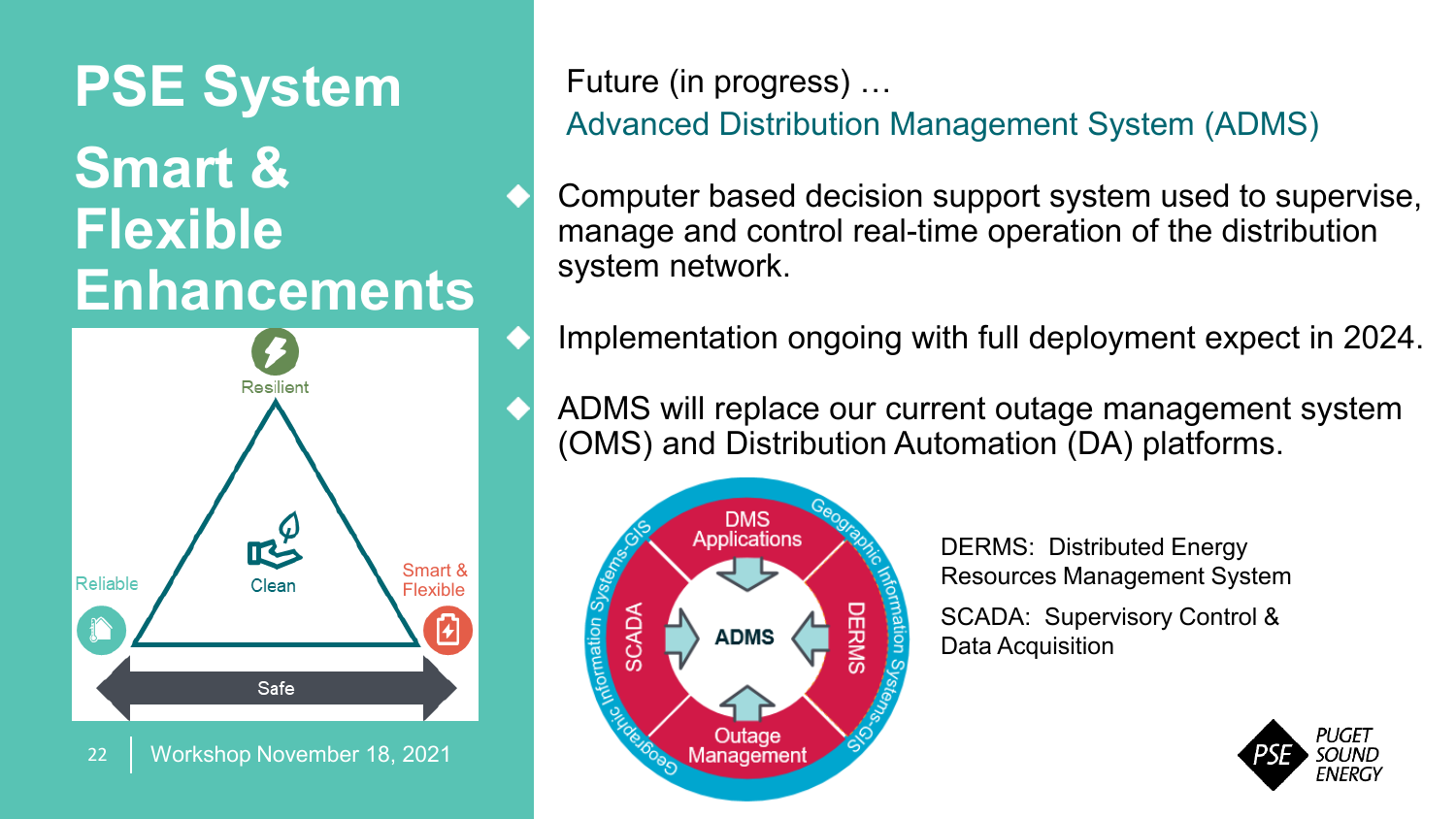## **Wrapping Up**

### **Thank You for attending**

#### ◆ Questions & Discussion